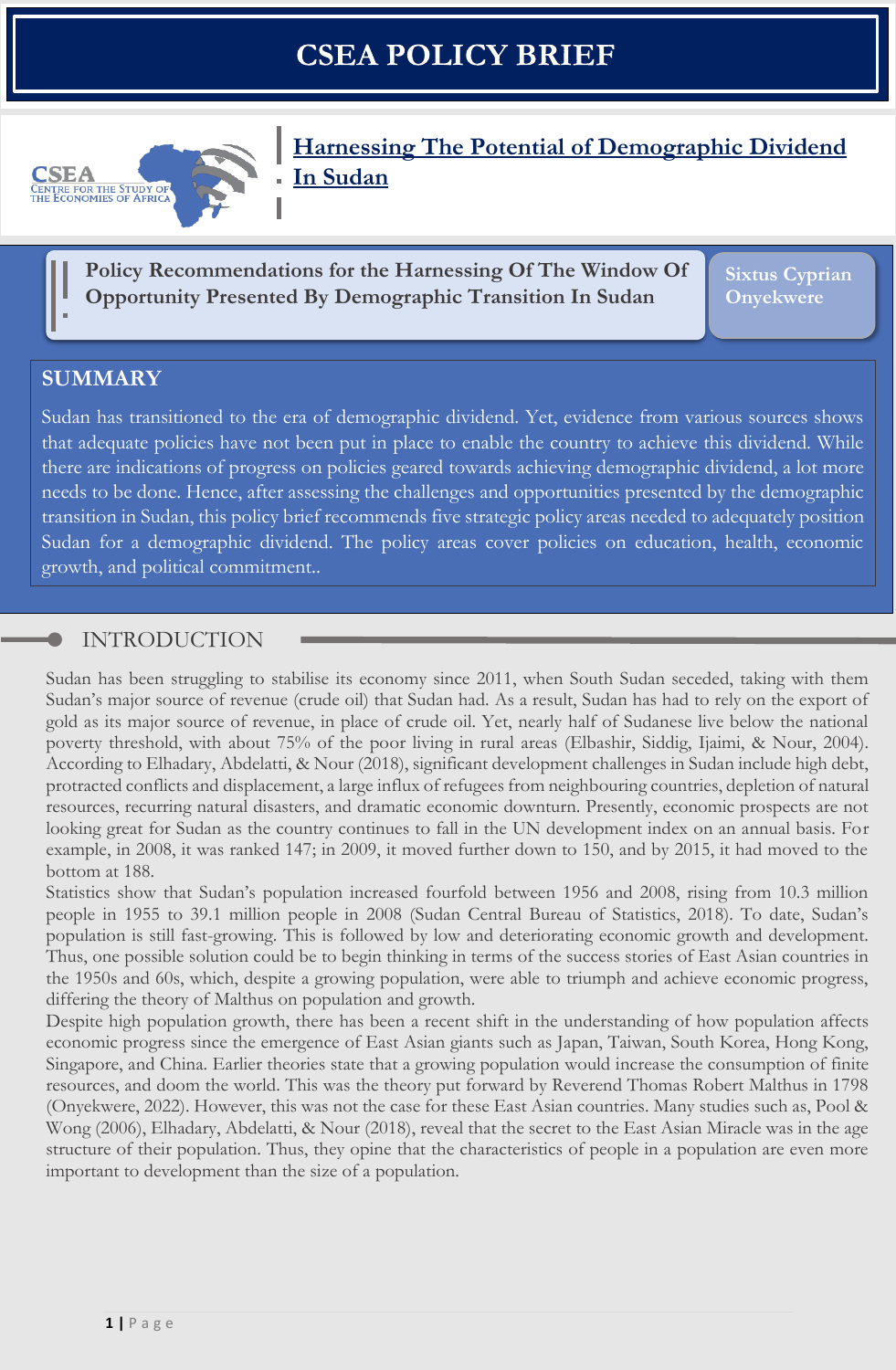This shift in literature to the study of the age structure of population and development was inspired by the economic success recorded in East Asian countries in the last five decades, despite their high population growth. It was recorded that this was possible because the population make-up was very high for those of working ages and very low for infants and older people (Bloome & Williamson, 1997). As a result, there was a slowdown in fertility as well as mortality in these countries. This is known as the demographic dividend. A Demographic dividend occurs when the working-age population outnumbers the dependent groups, which include children and old people (Mason, 2001). Why is this important for any economy? Demographic dividend ensures socioeconomic gains are attained, which leads to increased investments and eventually economic progress.

Therefore, the concept of demographic dividend should decrease the fears over Sudan's fast-growing population. From the work of Elhadary, Abdelatti, & Nour (2018), there is evidence that the age structure of the Sudanese population has transitioned in favour of the working-age population. As shown in Table 1 below, more than 50% of the population now falls between the ages of 15 and 64 years. In addition, the paper shows that there has been a sharp decline in total fertility in Sudan, from seven children per woman in the early 80s to less than four children per woman in 2008. As seen in figure 1 below, the projection puts the number at about three children per woman by 2050.

| <b>Categories</b>       | <b>Total</b> |  |
|-------------------------|--------------|--|
| Children (0-14 years)   | 13,015,911   |  |
| Adults (15-64 years)    | 16,771,462   |  |
| Elderly<br>$(65+)$      | 1,106,627    |  |
| <b>Total population</b> | 30,894,000   |  |



**Figure 1. The trend of Total Fertility in Sudan** Source: (Elhadary, Abdelatti, & Nour, 2018)

Thus, according to the definition of demographic dividend, it is clear that Sudan has transitioned to the stage of demographic dividend. Thus, Sudan, like East Asia, can seize this opportunity to implement the policy changes required to capitalize on the demographic dividend over the next four decades. Nonetheless, it is critical to note that demographic dividend does not imply automatic progress for an economy. There must be deliberate efforts in terms of policies that need to be implemented. In fact, failure to enact the right policies in the face of demographic transition presents challenges to the country, as the attention of the fully energetic youth may be redirected towards different forms of vices. Thus, demographic dividend presents an opportunity as much as it presents challenges (Elhadary, Abdelatti, & Nour, 2018). To this end, there is a need to consider how policies can be formulated for the country to reap the benefits of demographic dividend. This is even more urgent for Sudan because demographic dividend does not last forever, it has been estimated to only last for about 40 years (Pool & WONG, 2006). This means that any country, which fails to take advantage of the window, might not get it back in a long time.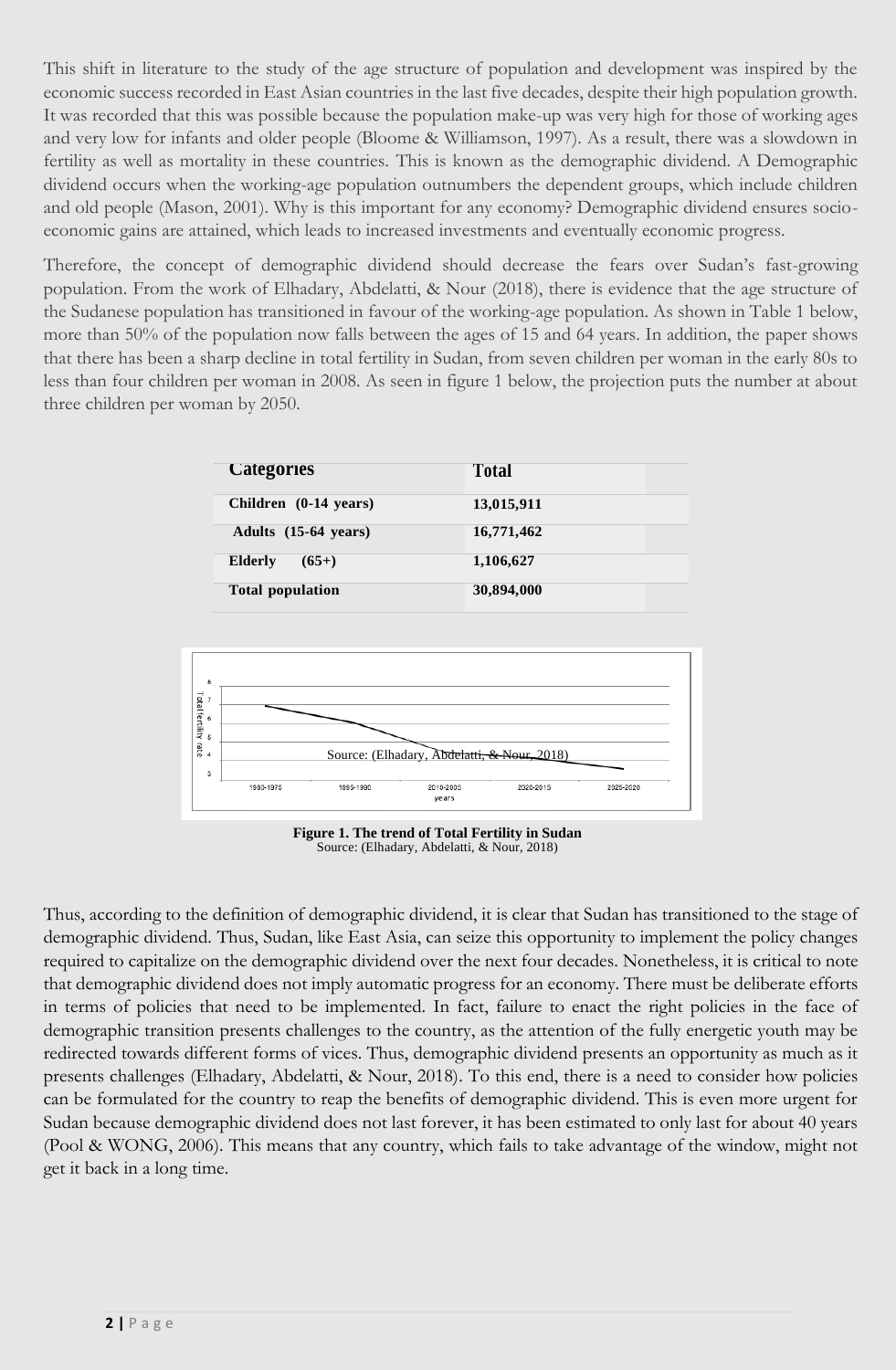This policy brief, therefore, sets out to achieve three objectives:

- 1. To point out the challenges and opportunities of the demographic transition in Sudan
- 2. To point out loopholes in Sudan's current policies towards harnessing opportunities created by their demographic transition.
- 3. To suggest amendments to existing policies, as well as recommend new policies needed to ensure Sudan reaps the benefits of demographic dividend?

#### **DEMOGRAPHIC TRANSITION: WHAT IS/ARE THE CHALLENGES IT BRINGS TO SUDAN?**

With Sudan's large working-age population, unemployment has risen at an exponential rate, from 8% in 1983 to around 17% in 2008, as shown in Table 2.

| Year | <b>Unemployment Rate</b> |
|------|--------------------------|
| 1983 | $8\%$                    |
| 1993 | $11\%$                   |
| 2008 | $16.8\%$                 |

**Table 2. Three-Period Unemployment Rate for Sudan**

According to Elhadary, Abdelatti, & Nour, (2018) Sudan's employment to population ratio is 41.1, which is considered very low compared to the global rate of 60.3. Furthermore, the labour force participation rate for Sudan (those who are willing and able to work, plus those actively in employment) is also far below those of global standards and even lower than the Sub-Saharan Africa region average.

Secondly, there has also been an increase in the population of illiterates. Table 3 below shows that out of a population of over six million people between the ages of 10-17 years old, one six, or close to one million, never attended school

#### **Table 3. Estimated number of populations aged between 10- to 17-years who have never been to school, by sex, 2008**

| Indicator    | Urban   | $\frac{0}{0}$ | Rural   | <b>Total</b> |
|--------------|---------|---------------|---------|--------------|
| <b>Boys</b>  | 55,090  | 14.9          | 313,520 | 368,610      |
| <b>Girls</b> | 99,660  | 16.4          | 507,740 | 607,400      |
| <b>Total</b> | 154,750 | 15.9          | 821,260 | 976,010      |
|              |         |               |         |              |

**1** Source: (Elhadary, Abdelatti, & Nour, 2018)

Further evidence of the level of illiteracy in Sudan is shown in figure 2 below. As seen in the figure, over 35% of people in the labour force are illiterate, and around 34% have less than intermediate education.

#### **Figure 2 Labor force (15+) by Educational attainment in Sudan 2011**



Source: (Elhadary, Abdelatti, & Nour, 2018)

Other challenges posed are, increasing youth restiveness, an increase in the number of those living in poverty, an increase in urban migration, and an increased number of people involved in informal economic activities.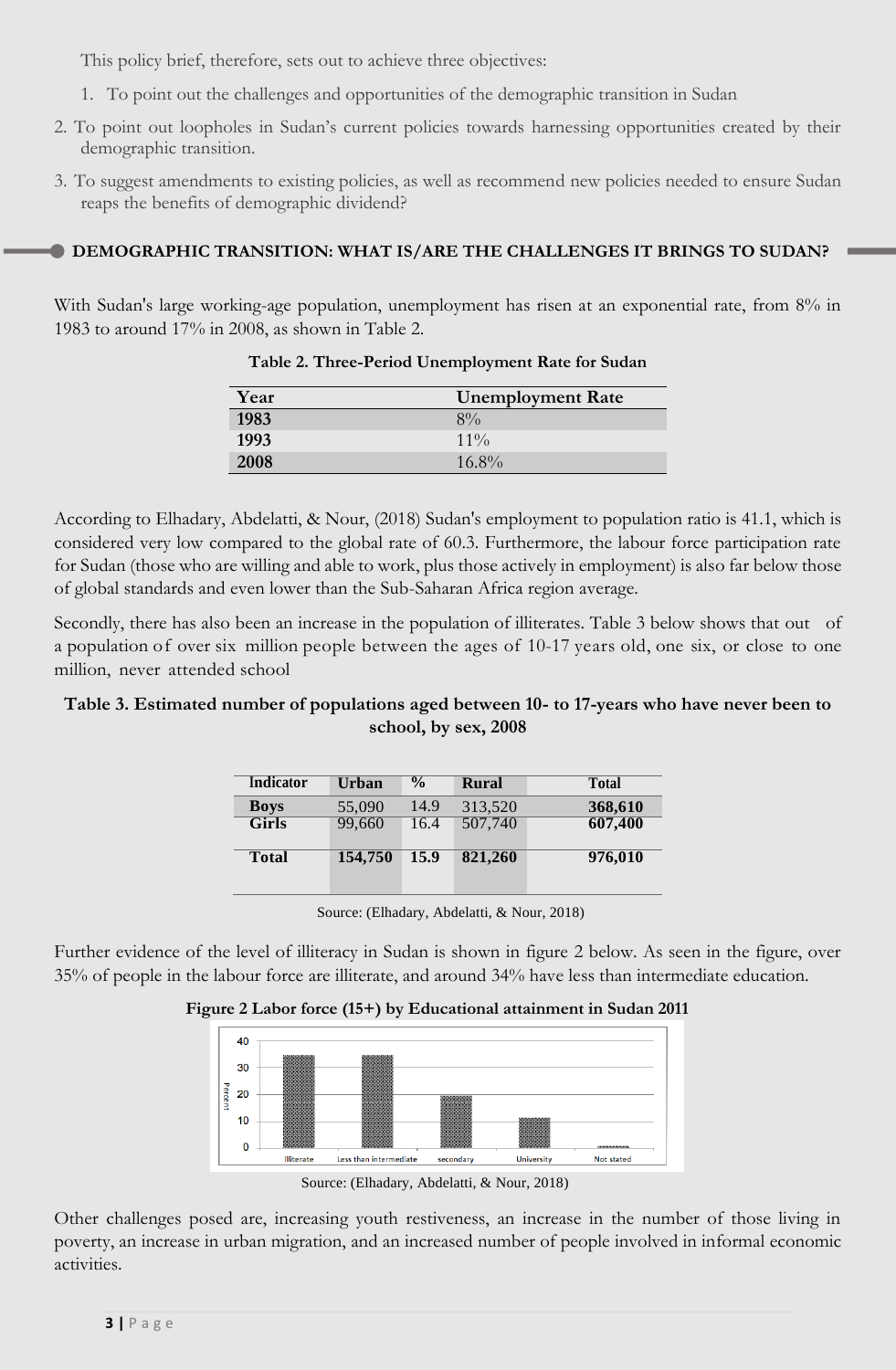Current Challenges Posed by Demographic Transition in Sudan

- Increase in Unemployment Rate
- Increase in Illiteracy
- Decline in labor force participation rate
- Youth restiveness
- Increased Urban migration
- Increase in population living in Poverty
- Growing activities in the informal economy

#### **DEMOGRAPHIC TRANSITION: WHAT ARE THE OPPORTUNITIES?**

Sudan is plagued with issues such as slower economic development compared to other Sub-Saharan African countries**,** declining GDP per capita, falling revenue, shortage of foreign exchange, and rising inflation**.** 

However, the demographic transition presents the window of opportunity to resolve these issues if the right policies are implemented.

For instance, with the working population on the rise and dependents on the decrease, it means that savings will increase if jobs are created. With increased savings comes an increase in loanable fund available for investments. Investments will create employment, lift people out of poverty, generate funds for the government through more taxes and in the process, and increase the GDP. Furthermore, since fertility is declining, it also means that the total population is falling. As a result, GDP per capita would increase. If managed well and investments are spread across cities, there would be less urban migration, and with youth being engaged in productive labour, productivity would rise restiveness will cease. According to authors such as Bloom, Canning, & Malaney (1999), this was the case for the East Asian Miracle. Nonetheless, these benefits would not be achieved in Sudan if rational policies are not formulated to deliberately cause the changes required. However, the diagram in figure 3 below helps to show the steps Sudan needs to take in order to reap the benefits of the window of opportunity presented by demographic transition.



**Figure 3. Road to Demographic Dividend in Sudan** Source: (Elhadary, Abdelatti, & Nour, 2018)

As shown in the diagram in figure 3 above, to reap the benefits of demographic dividend, there needs to be deliberate and rational socio-economic policies and genuine political commitment specific to the case of Sudan. The diagram implies that if the steps outlined both on the right-hand side (policies for economic growth & Human capital development) and on the left-hand side (policies for political commitment) are well formulated and implemented, Sudan can benefit from demographic dividend. If this is not done, then the window or opportunity will be closed for Sudan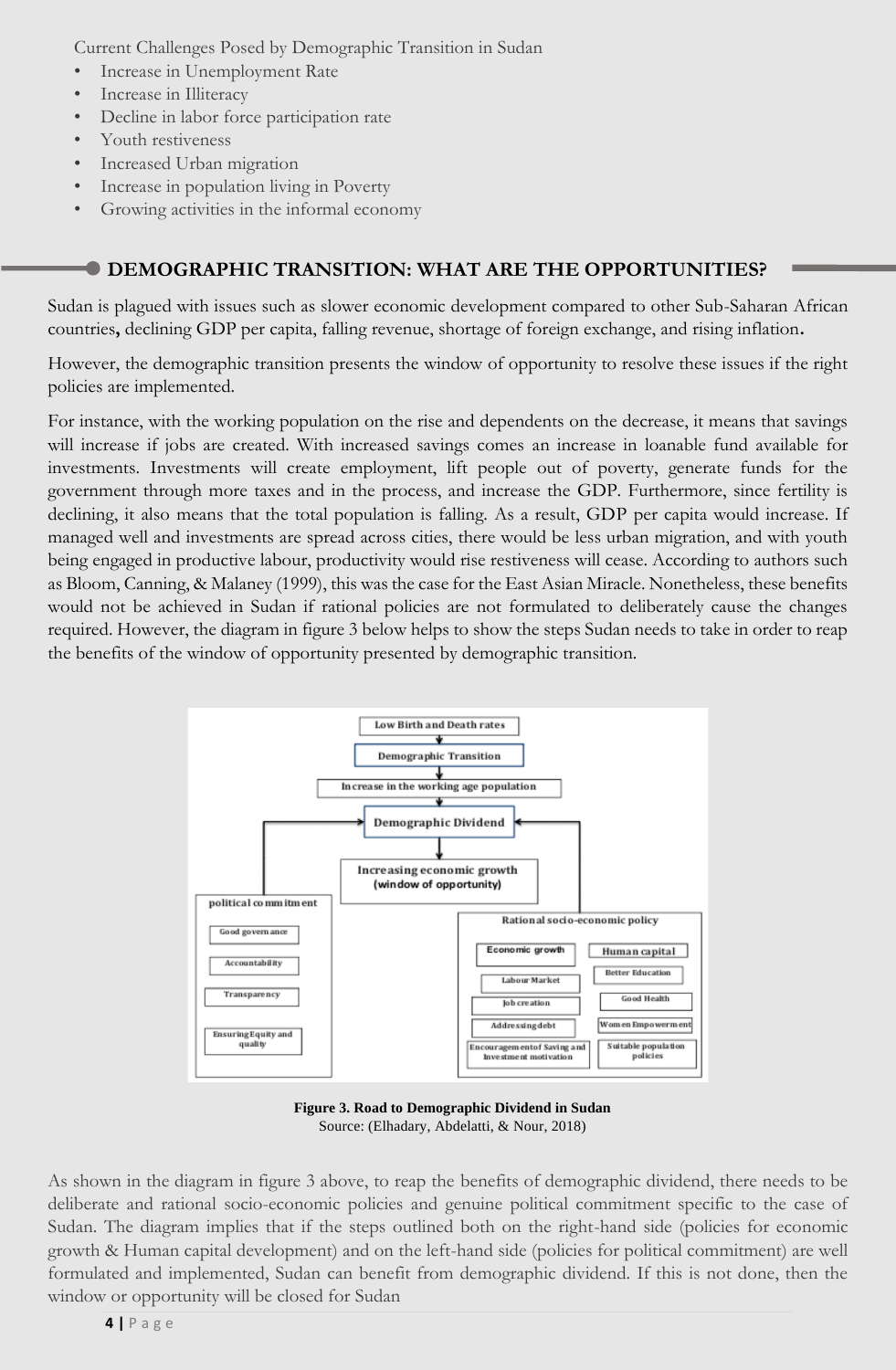### **WHAT HAS SUDAN DONE, AND WHAT MORE CAN BE DONE TO ACHIEVE DEMOGRAPHIC DIVIDEND?**

Presently, there is an indication that Sudan has taken positive steps toward policies targeted at achieving the maximum benefits of demographic dividend. But the rate of progress shows that these policies have not been rightly targeted or formulated. This section scrutinises existing policies being implemented in Sudan, noting their weaknesses. If weak policies are identified, recommendations on ways to improve them are provided. Also, new policies used by the East Asian countries that have not been considered by Sudan are also introduced in this session. As specified in figure 3, policies are discussed in line with the three categories shown. Such as, Human capital polices, economic growth policies, and political commitment.

#### **TOWARDS DEMOGRAPHIC DIVIDEND: BUILDING HUMAN CAPITAL IN SUDAN**

So far, it is commendable that Sudan is already working on the path toward policies necessary to utilise demographic dividends for economic progress. This is evident in the deliberate investments in education and health. According to Mason (2001), investments in Human capital (education and health) were among the drivers of the rapid economic growth and development experienced in East Asia.

**Investments in Education:** According to Elhadary, Abdelatti, & Nour (2018), and UNICEF (2022), the number of uneducated people remains high in Sudan. The percentage of uneducated people aged six or above is estimated at 57.2% of the total population. However, Sudan has made deliberate efforts towards increasing this number. One visible policy was the signing of a peace agreement with South Sudan in 2005, which helped increase educational enrollment. In addition to this, the government has also made effects by raising the number of public and private schools. However, one thing the government got wrong was only focusing on raising enrollment rates and increasing the number of schools but ignoring the quality of education.

Reports by World Bank and UNICEF maintain that Sudan's overall student-teacher ratio is very poor and even worse when considering regional disparity. For instance, out of 15 states in Sudan, only the capital state of Khartoum, Northern Sudan, and the state of Algazira have close to ideal student-teacher ratios, ranging from 15:1 to 25:1. Some states have a student-teacher ratio as high as over 150:1, while others have ratios above 50:1. Additionally, Sudan also has the lowest ratio compared to fellow low ranked countries in UN's HDI like Mauritania, Eritrea, Mali, a n d Guinea. Other areas that need improvement in policy are; Lack of educational infrastructure, regional and gender disparities in education, low salaries of teachers, and poor funding of research (World Bank, 2012), (UNICEF, 2022).

**Investments in Health:** In terms of Health, there has been a reduction in infant mortality, child mortality, and maternal mortality, and the issue of malaria infections has also been reduced. Statistically speaking, malaria infections, which stood at 33% in 1990, has been reduced to 5% by 2010 (Elhadary, Abdelatti, & Nour, 2018). Nonetheless, there remain health issues to be addressed, especially the case of the HIV epidemic (Jervase, et al., 2018). Over 0.2% of the adults' population aged 15-59% are said to carry HIV infections. Sudan also remains the country with the highest number of new infections in the whole of the Middle East and North Africa.

**Women Empowerment & Suitable Population Policies:** There is high inequality in the participation of women in all activities in Sudan, from education to employment and health. According to African Development Bank (2017), labour force participation for women is 14.1% compared to 38.4% for men. A similar picture is also shown for education data, where over 600,000 girls between the ages of 10 and 17 have never attended school compared to about 300,000 boys (Elhadary, Abdelatti, & Nour, 2018). Thus, Sudan needs to formulate policies to encourage female inclusion and participation in all economic activities. This will help increase productivity and promote economic growth. In addition, keeping the population within this age structure for a longer period would require a policy on family planning. But this would need proper education and sensitisation as the approach of family planning is yet to be fully embraced in Africa. Finally, achieving a further reduction in fertility will help in achieving the benefits of demographic dividend, just like the case of the one-child policy helped in China.